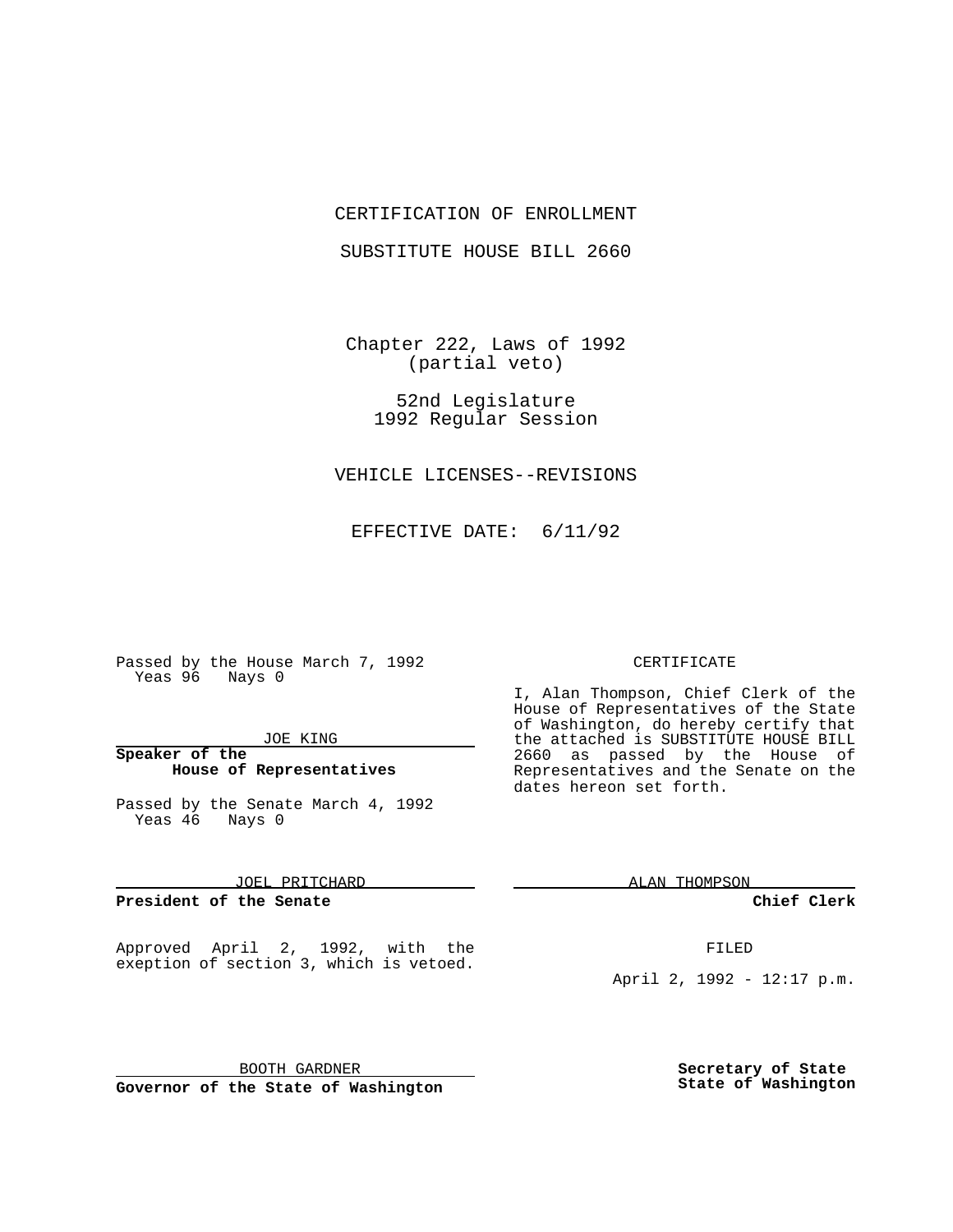# **SUBSTITUTE HOUSE BILL 2660** \_\_\_\_\_\_\_\_\_\_\_\_\_\_\_\_\_\_\_\_\_\_\_\_\_\_\_\_\_\_\_\_\_\_\_\_\_\_\_\_\_\_\_\_\_\_\_

\_\_\_\_\_\_\_\_\_\_\_\_\_\_\_\_\_\_\_\_\_\_\_\_\_\_\_\_\_\_\_\_\_\_\_\_\_\_\_\_\_\_\_\_\_\_\_

### AS AMENDED BY THE SENATE

Passed Legislature - 1992 Regular Session

**State of Washington 52nd Legislature 1992 Regular Session**

**By** House Committee on Transportation (originally sponsored by Representatives Cooper, Prince, Zellinsky and Mielke; by request of Department of Licensing)

Read first time 02/07/92.

1 AN ACT Relating to vehicle licenses; and amending RCW 46.16.006, 2 46.70.090, and 82.80.020.

3 BE IT ENACTED BY THE LEGISLATURE OF THE STATE OF WASHINGTON:

4 **Sec. 1.** RCW 46.16.006 and 1983 c 27 s 1 are each amended to read 5 as follows:

 (1) The term "registration year" for the purposes of chapters 46.16, 82.44, and 82.50 RCW means the effective period of a vehicle license issued by the department. Such year commences at 12:01 a.m. on the date of the calendar year designated by the department and ends at 12:01 a.m. on the same date of the next succeeding calendar year. If 11 a vehicle license previously issued in this state has ((been)) expired 12 ((for more than thirty days)) and is renewed with a different registered owner, a new registration year is deemed to commence upon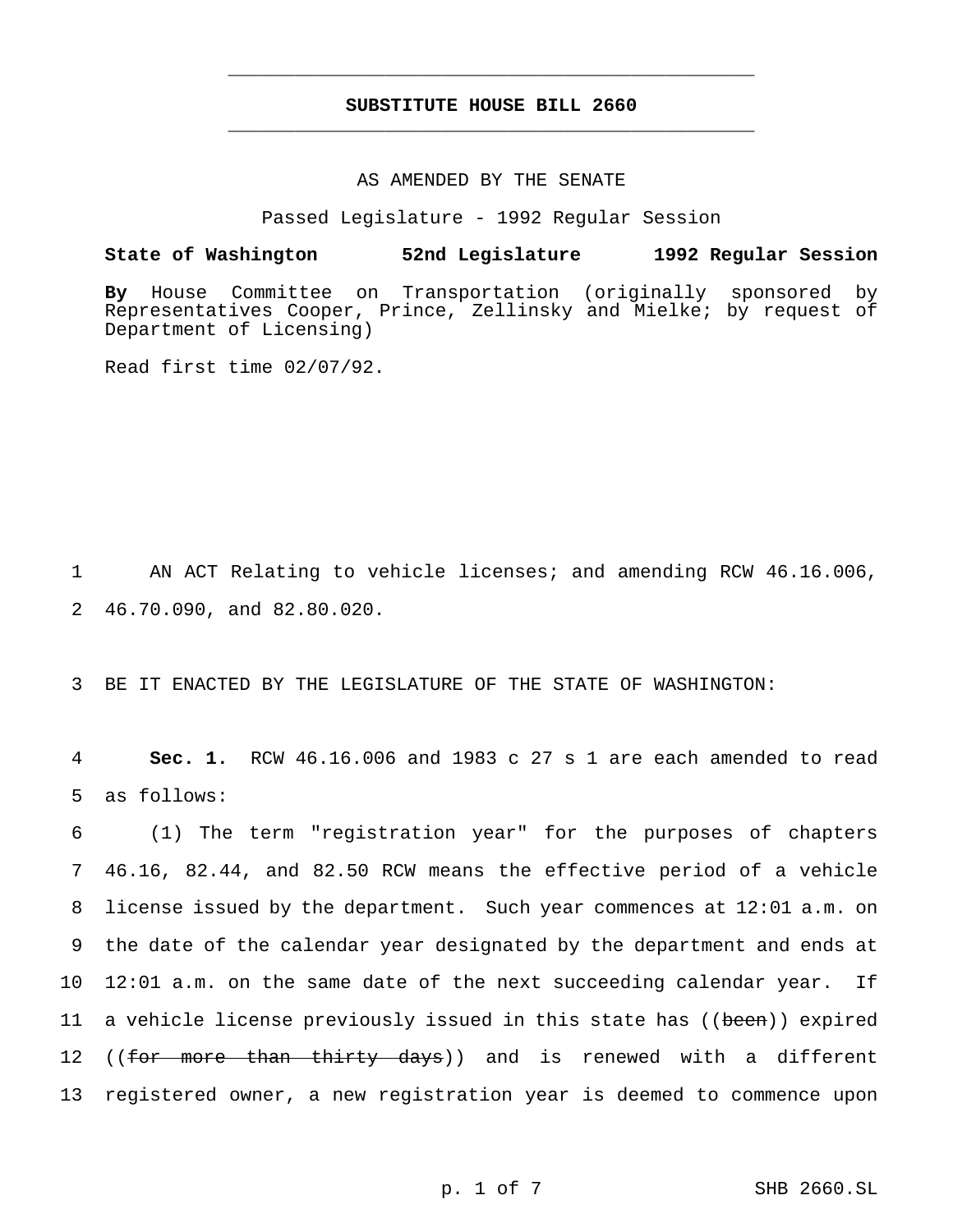the date the expired license is renewed in order that the renewed license be useable for a full twelve-month period.

 (2) Each registration year may be divided into twelve registration months. Each registration month commences on the day numerically corresponding to the day of the calendar month on which the registration year begins, and terminates on the numerically corresponding day of the next succeeding calendar month.

 (3) Where the term "last day of the month" is used in chapters 46.16, 82.44, and 82.50 RCW in lieu of a specified day of any calendar month it means the last day of such calendar month or months irrespective of the numerical designation of that day.

 (4) If the final day of a registration year or month falls on a Saturday, Sunday, or legal holiday, such period extends through the end of the next business day.

 **Sec. 2.** RCW 46.70.090 and 1991 c 140 s 1 are each amended to read as follows:

 (1) The department shall issue a vehicle dealer license plate which shall be attached to the rear of the vehicle only and which is capable of distinguishing the classification of the dealer, to vehicle dealers properly licensed pursuant to this chapter and shall, upon application, issue manufacturer's license plates to manufacturers properly licensed pursuant to this chapter.

23 (2) The department shall ((not issue a vehicle dealer license plate 24 to any vehicle dealer selling fewer than five vehicles annually)) issue 25 to a vehicle dealer up to three vehicle dealer license plates. After 26 the ((<del>first</del>)) third dealer plate is issued, the department shall limit the number of dealer plates to six percent of the vehicles sold during the preceding license period. For an original license the vehicle 29 dealer license applicant shall estimate the first year's sales. The SHB 2660.SL p. 2 of 7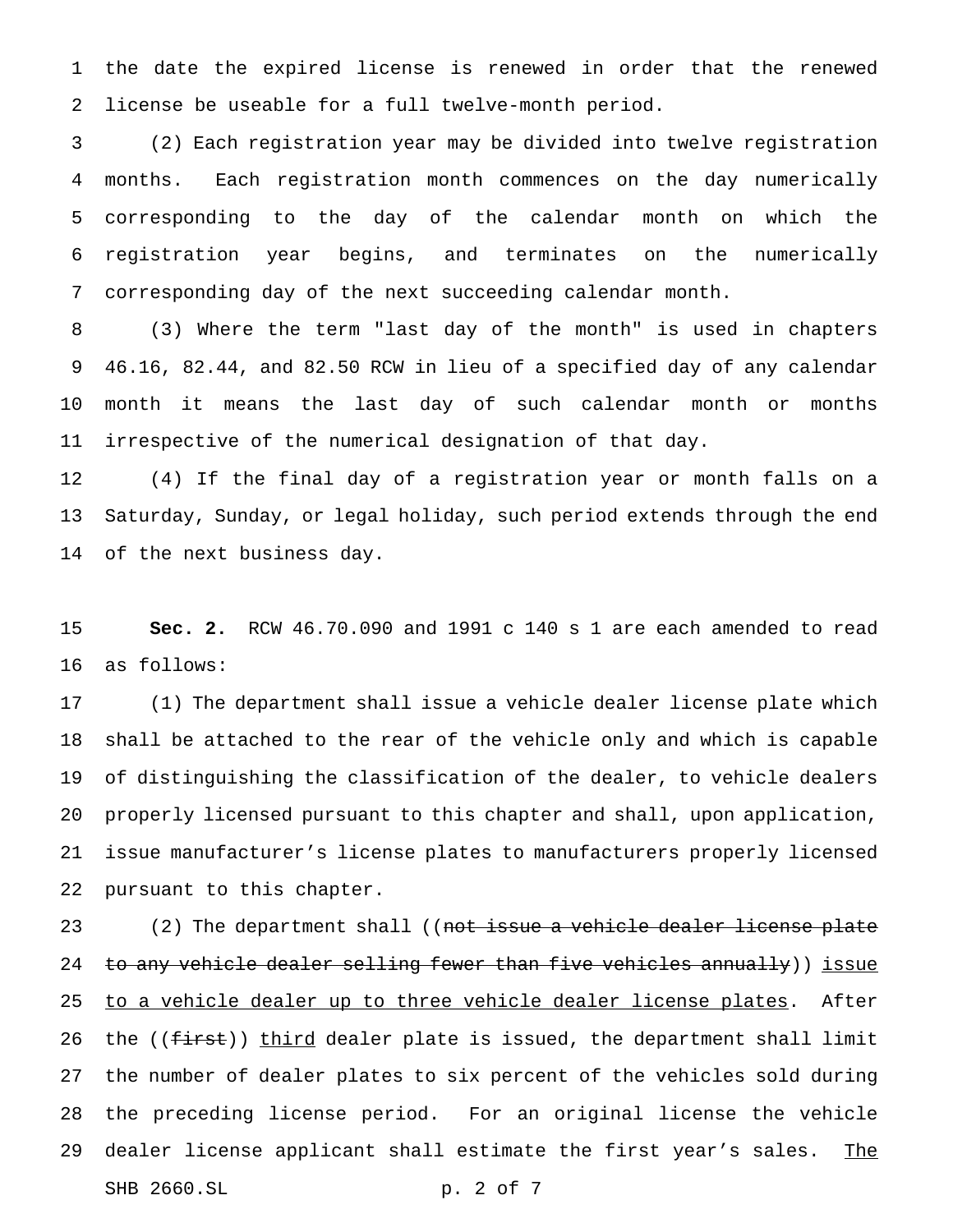director or director's designee may waive these dealer plate issuance 2 restrictions for a vehicle dealer if the waiver both serves the purposes of this chapter and is essential to the continuation of the business. The director shall adopt rules to implement this waiver.

(3) Motor vehicle dealer license plates may be used:

 (a) To demonstrate motor vehicles held for sale when operated by an individual holding a valid operator's license, if a dated demonstration permit, valid for no more than seventy-two hours, is carried in the vehicle at all times it is operated by any such individual.

 (b) On motor vehicles owned, held for sale, and which are in fact available for sale by the firm when operated by an officer of the corporation, partnership, or proprietorship or by their spouses, or by a bona fide full-time employee of the firm, if a card so identifying any such individual is carried in the vehicle at all times it is operated by such individual. Any such vehicle so operated may be used to transport the dealer's own tools, parts, and equipment of a total weight not to exceed five hundred pounds.

(c) On motor vehicles being tested for repair.

 (d) On motor vehicles being moved to or from a motor vehicle dealer's place of business for sale.

 (e) On motor vehicles being moved to or from motor vehicle service and repair facilities before sale.

 (f) On motor vehicles being moved to or from motor vehicle exhibitions within the state of Washington, if any such exhibition does not exceed a period of twenty days.

 (4) Mobile home and travel trailer dealer license plates may be used:

 (a) On units hauled to or from the place of business of the manufacturer and the place of business of the dealer or to and from places of business of the dealer.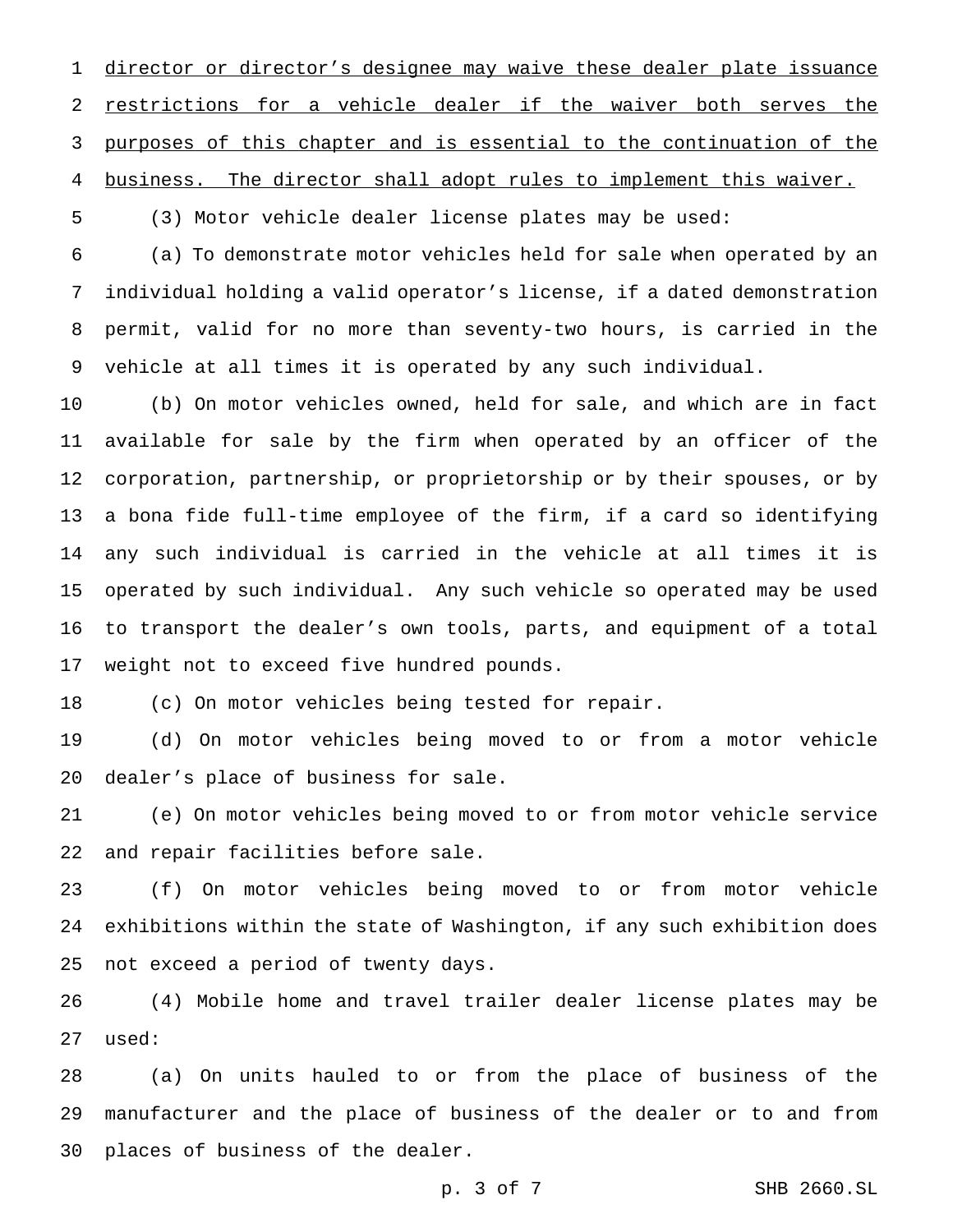(b) On mobile homes hauled to a customer's location for set-up after sale.

 (c) On travel trailers held for sale to demonstrate the towing capability of the vehicle if a dated demonstration permit, valid for not more than seventy-two hours, is carried with the vehicle at all times.

 (d) On mobile homes being hauled from a customer's location if the requirements of RCW 46.44.170 and 46.44.175 are met.

 (e) On any motor vehicle owned by the dealer which is used only to move vehicles legally bearing mobile home and travel trailer dealer license plates of the dealer so owning any such motor vehicle.

 (f) On vehicles being moved to or from vehicle exhibitions within the state of Washington, if any such exhibition does not exceed a period of twenty days.

(5) Miscellaneous vehicle dealer license plates may be used:

(a) To demonstrate any miscellaneous vehicle: PROVIDED, That:

 (i) No such vehicle may be demonstrated on a public highway unless the customer has an appropriate endorsement on his driver's license, if such endorsement is required to operate such vehicle; and

 (ii) A dated demonstration permit, valid for no more than seventy- two hours, is carried with the vehicle at all times it is operated by any such individual.

 (b) On vehicles owned, held for sale, and which are in fact available for sale, by the firm when operated by an officer of the corporation, partnership, or proprietorship or by a bona fide full-time employee of the firm, if a card so identifying such individual is carried in the vehicle at all times it is operated by him.

(c) On vehicles being tested for repair.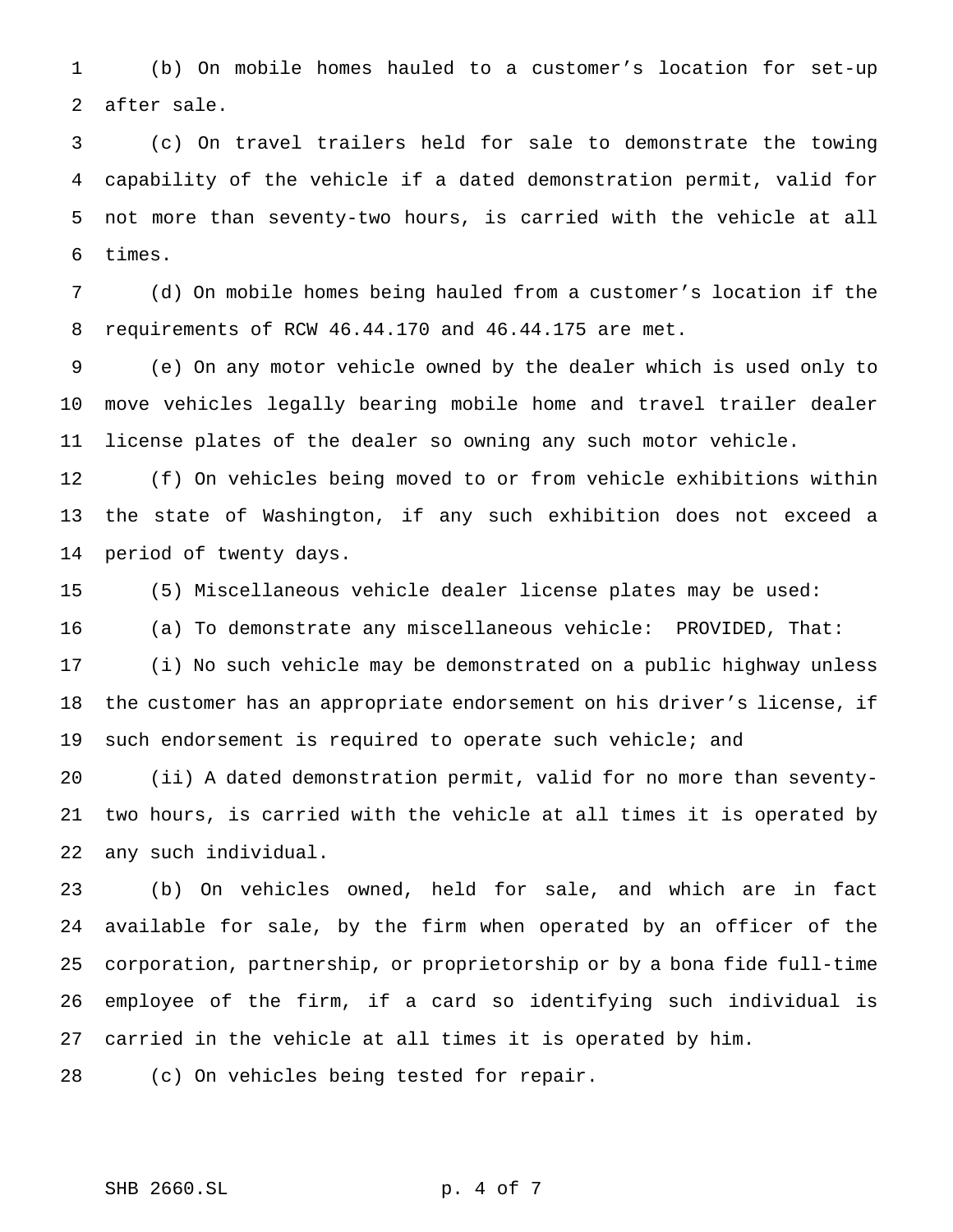(d) On vehicles being transported to or from the place of business of the manufacturer and the place of business of the dealer or to and from places of business of the dealer.

 (e) On vehicles on which any other item sold or to be sold by the dealer is transported from the place of business of the manufacturer to the place of business of the dealer or to and from places of business of the dealer if such vehicle and such item are purchased or sold as one package.

 (6) Manufacturers properly licensed pursuant to this chapter may apply for and obtain manufacturer license plates and may be used:

 (a) On vehicles being moved to or from the place of business of a manufacturer to a vehicle dealer within this state who is properly licensed pursuant to this chapter.

(b) To test vehicles for repair.

 (7) Vehicle dealer license plates and manufacturer license plates shall not be used for any purpose other than set forth in this section and specifically shall not be:

 (a) Used on any vehicle not within the class for which the vehicle dealer or manufacturer license plates are issued unless specifically provided for in this section.

 (b) Loaned to any person for any reason not specifically provided for in this section.

 (c) Used on any vehicles for the transportation of any person, produce, freight, or commodities unless specifically provided for in this section, except there shall be permitted the use of such vehicle dealer license plates on a vehicle transporting commodities in the course of a demonstration over a period not to exceed seventy-two consecutive hours from the commencement of such demonstration, if a representative of the dealer is present and accompanies such vehicle during the course of the demonstration.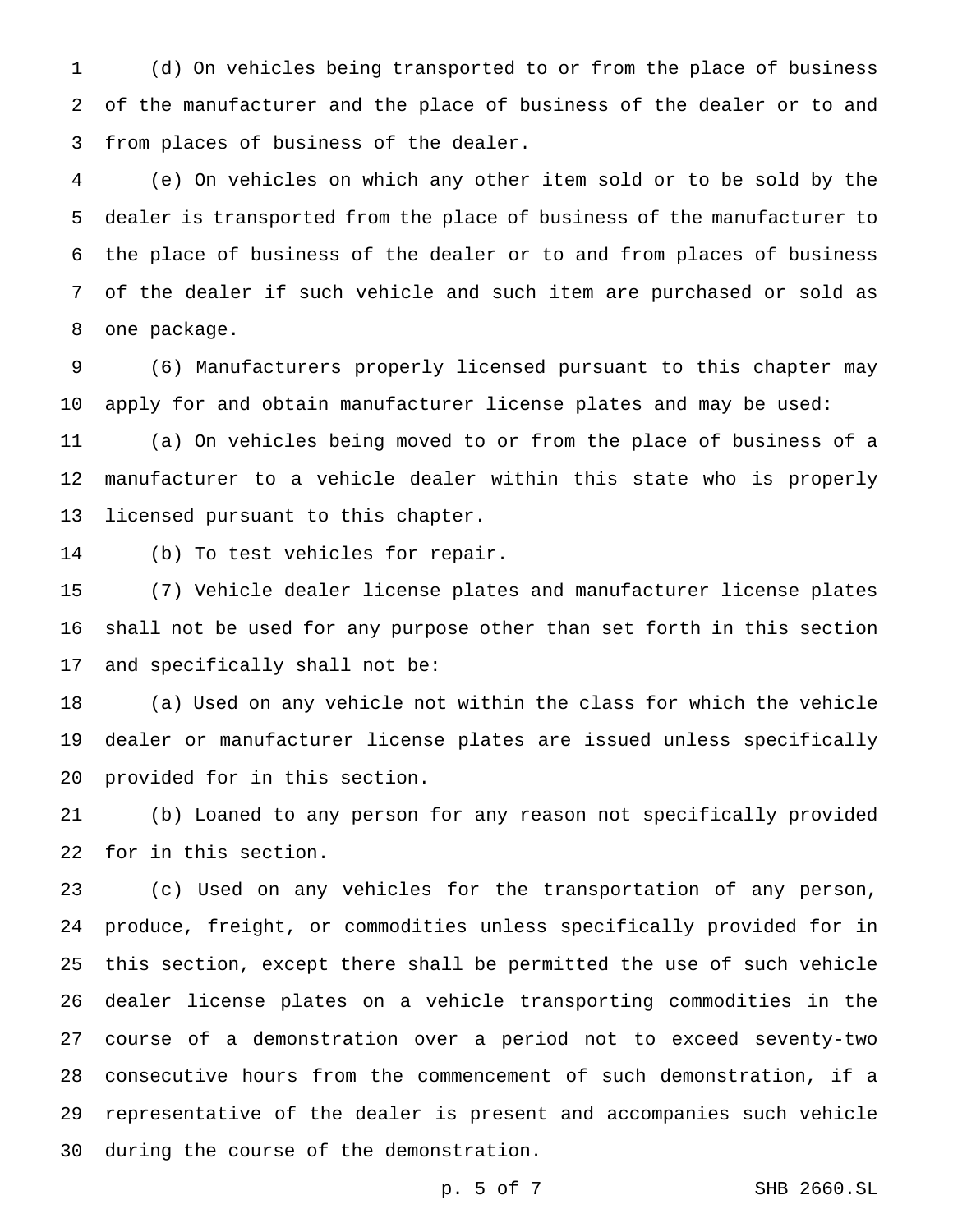(d) Used on any vehicle sold to a resident of another state to transport such vehicle to that other state in lieu of a trip permit or in lieu of vehicle license plates obtained from that other state.

 (e) Used on any new vehicle unless the vehicle dealer has provided the department a current service agreement with the manufacturer or distributor of that vehicle as provided in RCW 46.70.041(1)(k).

 (8) In addition to or in lieu of any sanction imposed by the director pursuant to RCW 46.70.101 for unauthorized use of vehicle dealer license plates or manufacturer license plates, the director may order that any or all vehicle dealer license plates or manufacturer license plates issued pursuant to this chapter be confiscated for such period as he deems appropriate.

14  $*$ Sec. 3. RCW 82.80.020 and 1991 c 318 s 13 are each amended to read as follows:

 (1) The legislative authority of <sup>a</sup> county may fix and impose an additional fee, not to exceed fifteen dollars per vehicle, for each 18 vehicle that is subject to license fees under RCW 46.16.060 and is determined by the department of licensing to be registered within the boundaries of the county.

 (2) The department of licensing shall administer and collect the fee. The department shall deduct <sup>a</sup> percentage amount, as provided by contract, not to exceed two percent of the taxes collected, for administration and collection expenses incurred by it. The remaining proceeds shall be remitted to the custody of the state treasurer for monthly distribution under RCW 82.80.080.

 (3) The proceeds of this fee shall be used strictly for transportation purposes in accordance with RCW 82.80.070.

 (4) <sup>A</sup> county imposing this fee shall delay the effective date at least six months from the date the ordinance is enacted to allow the SHB 2660.SL p. 6 of 7